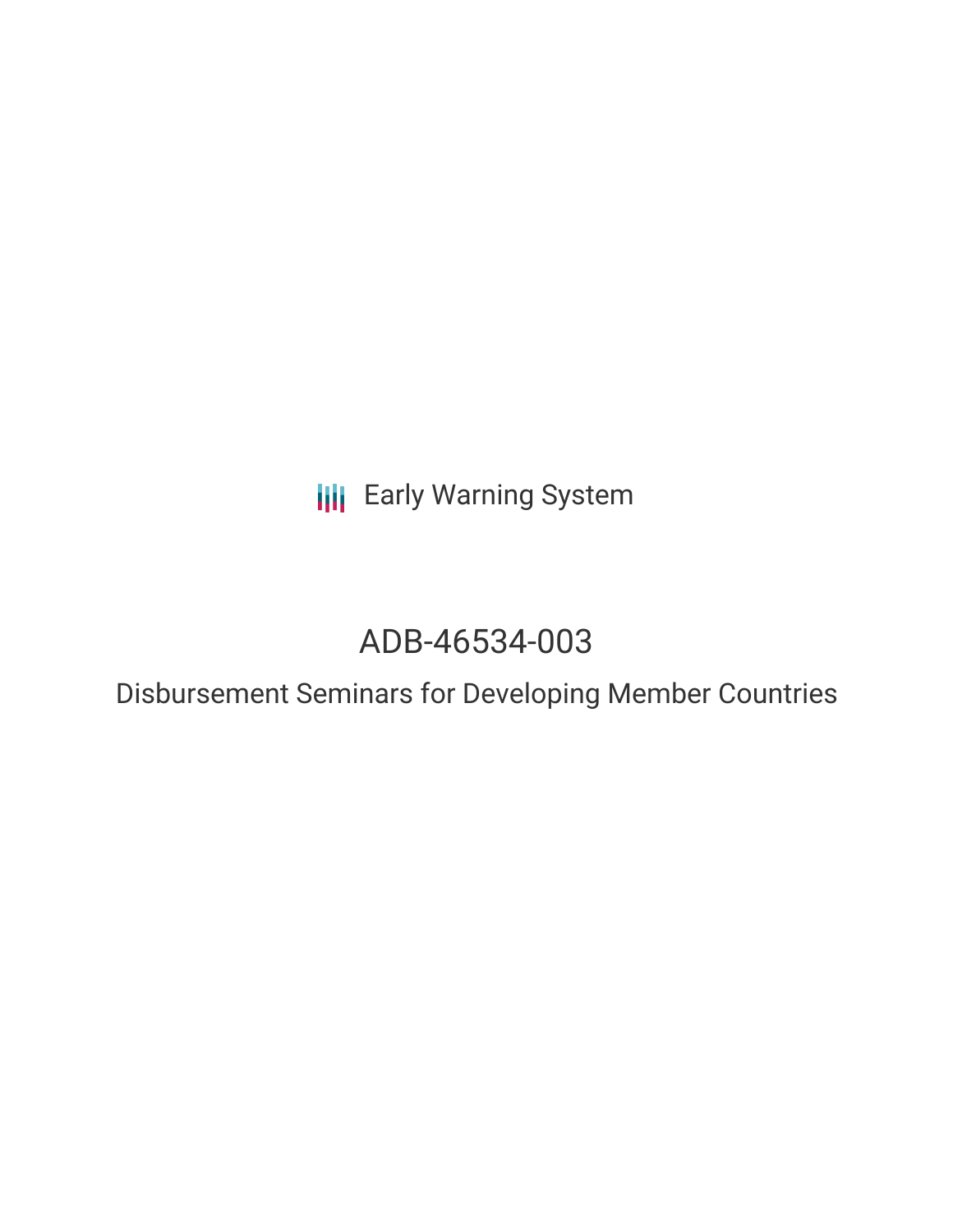

#### **Quick Facts**

| <b>Financial Institutions</b>  | Asian Development Bank (ADB) |
|--------------------------------|------------------------------|
| <b>Status</b>                  | Approved                     |
| <b>Bank Risk Rating</b>        |                              |
| <b>Voting Date</b>             | 2018-04-04                   |
| <b>Sectors</b>                 | Law and Government           |
| <b>Investment Type(s)</b>      | <b>Advisory Services</b>     |
| <b>Investment Amount (USD)</b> | \$0.23 million               |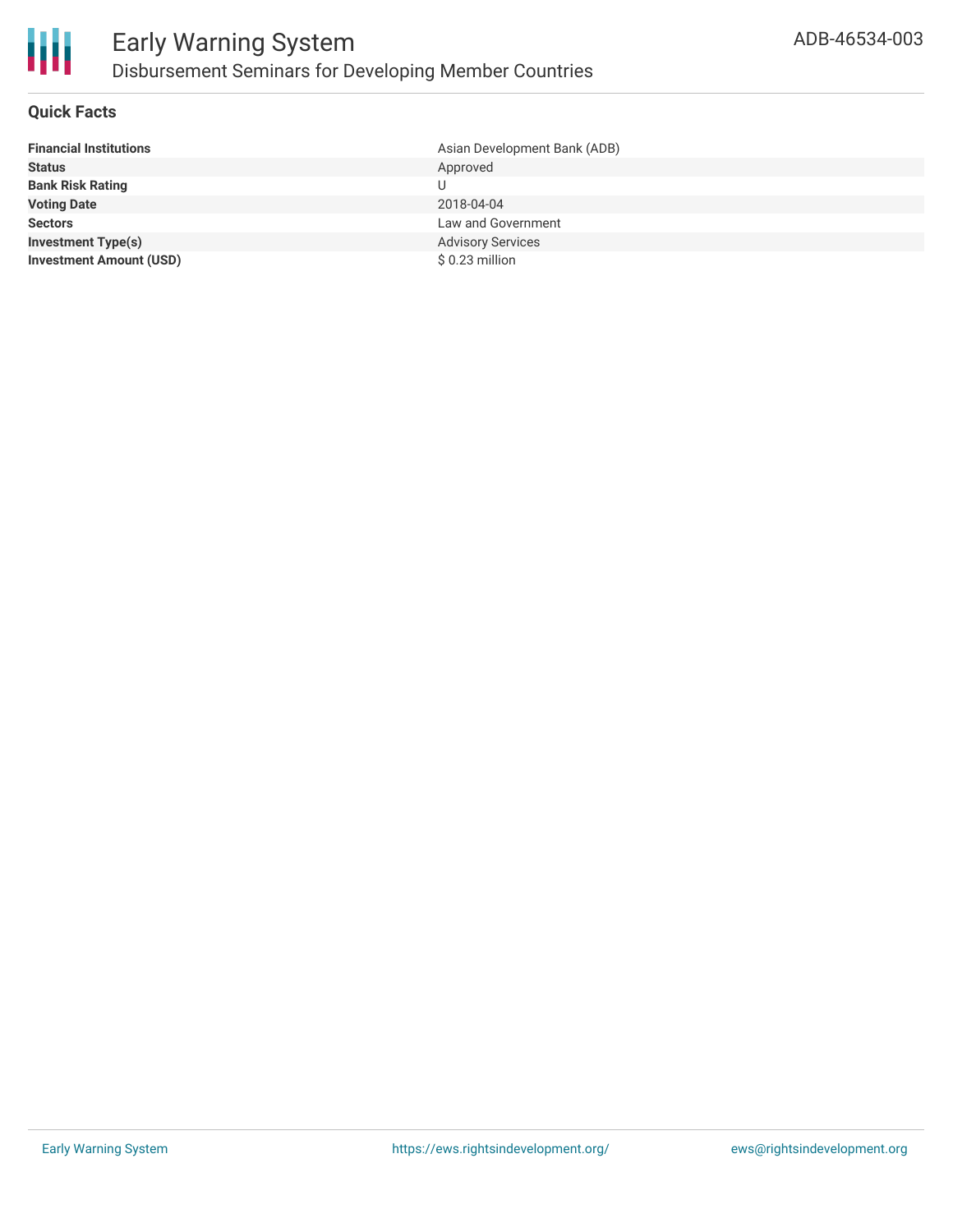

#### **Project Description**

According to ADB website, the TA aims to create an impact for greater mobilization of loan, grant, and TA funds to DMC governments and recipients. Further, it is expected that 20 seminars, workshops, and trainings will be conducted during the TA period. An estimated 600 participants will attend (i) finance and accounting staff of the executing and implementing agencies directly involved in disbursement, and (ii) representatives from finance ministries and SAIs.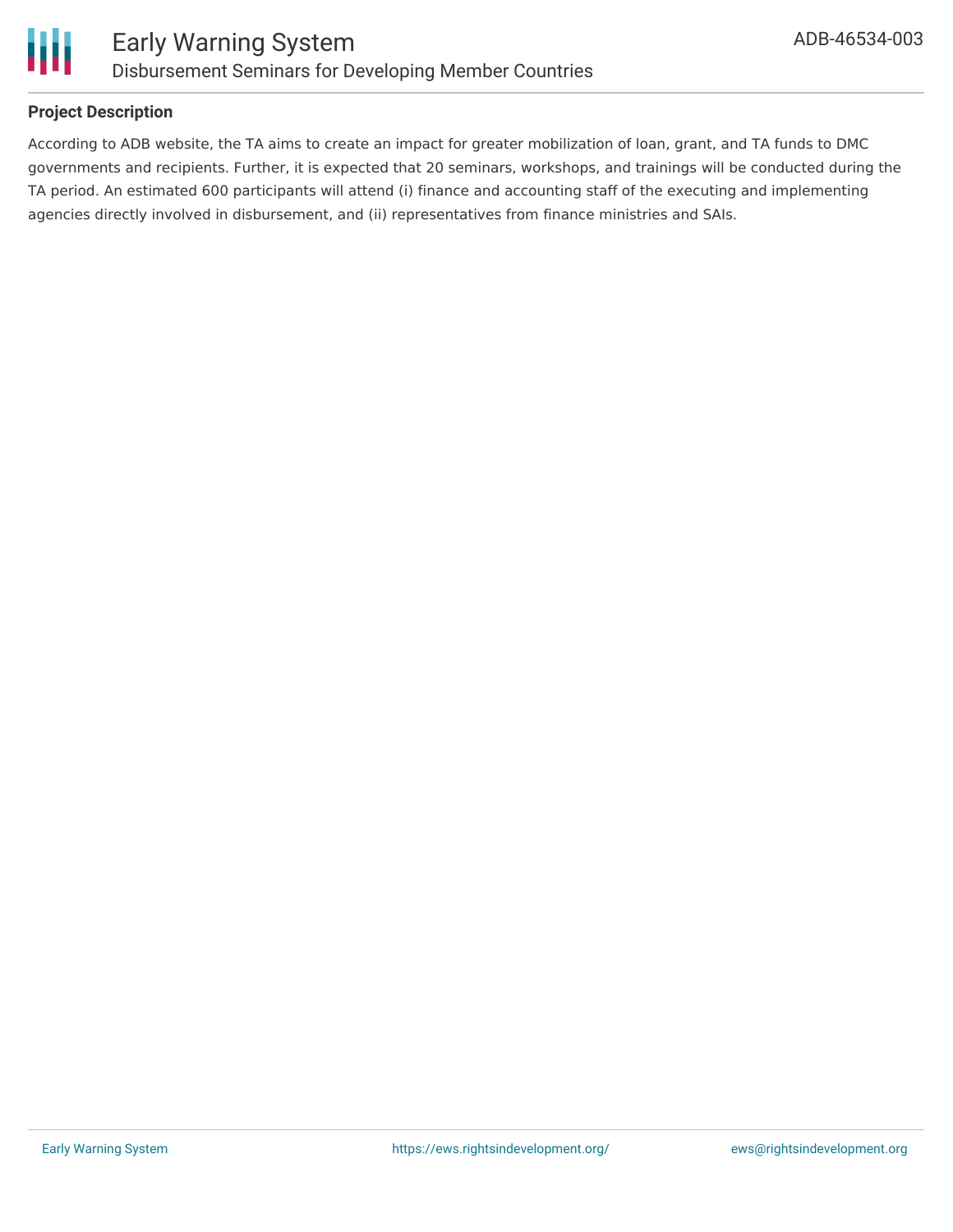

## Early Warning System Disbursement Seminars for Developing Member Countries

#### **Investment Description**

Asian Development Bank (ADB)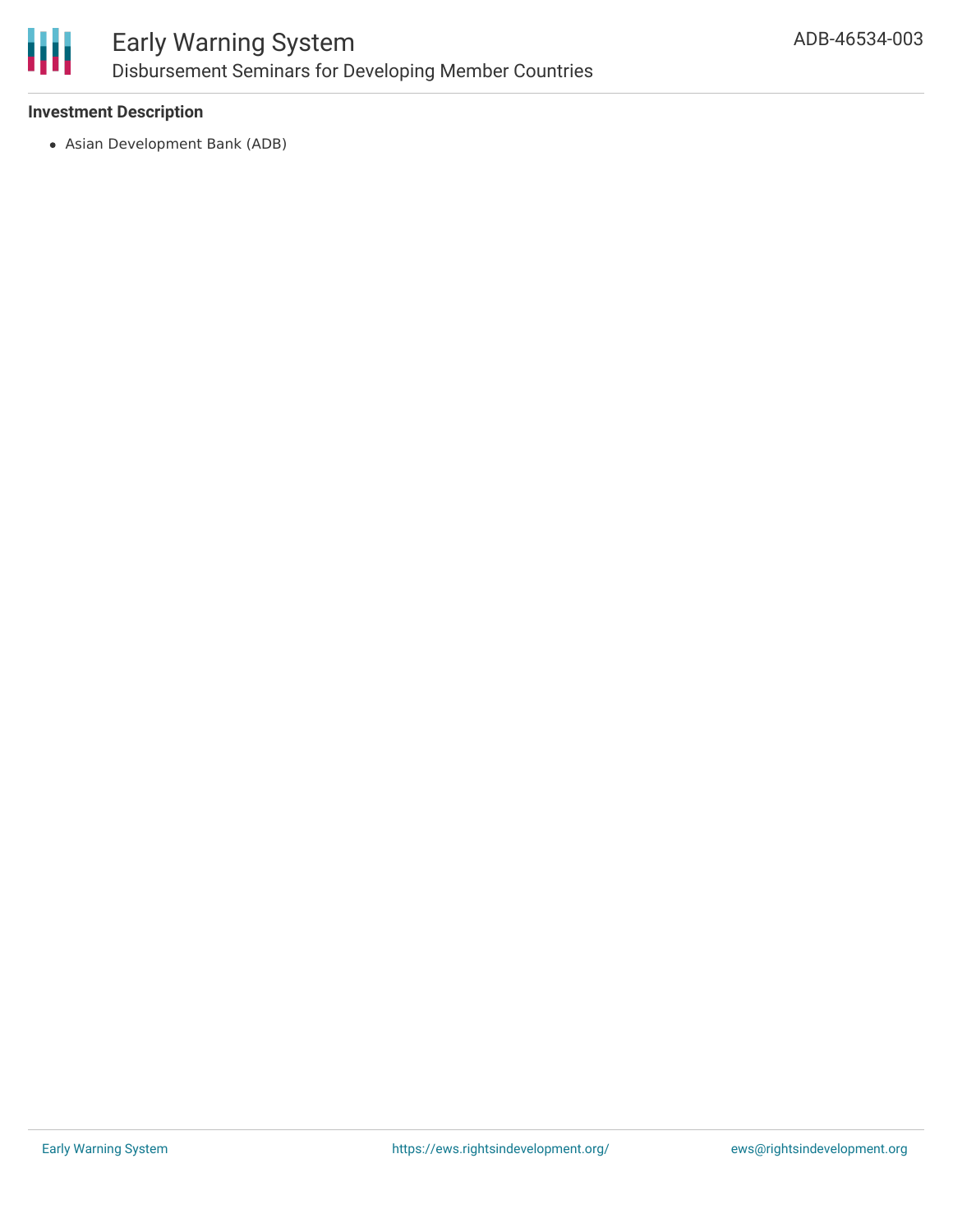

#### **Contact Information**

#### **Executing Agency: Asian Development Bank**

6 ADB Avenue, Mandaluyong City 1550, Philippines

#### **ACCOUNTABILITY MECHANISM OF ADB**

The Accountability Mechanism is an independent complaint mechanism and fact-finding body for people who believe they are likely to be, or have been, adversely affected by an Asian Development Bank-financed project. If you submit a complaint to the Accountability Mechanism, they may investigate to assess whether the Asian Development Bank is following its own policies and procedures for preventing harm to people or the environment. You can learn more about the Accountability Mechanism and how to file a complaint at: http://www.adb.org/site/accountability-mechanism/main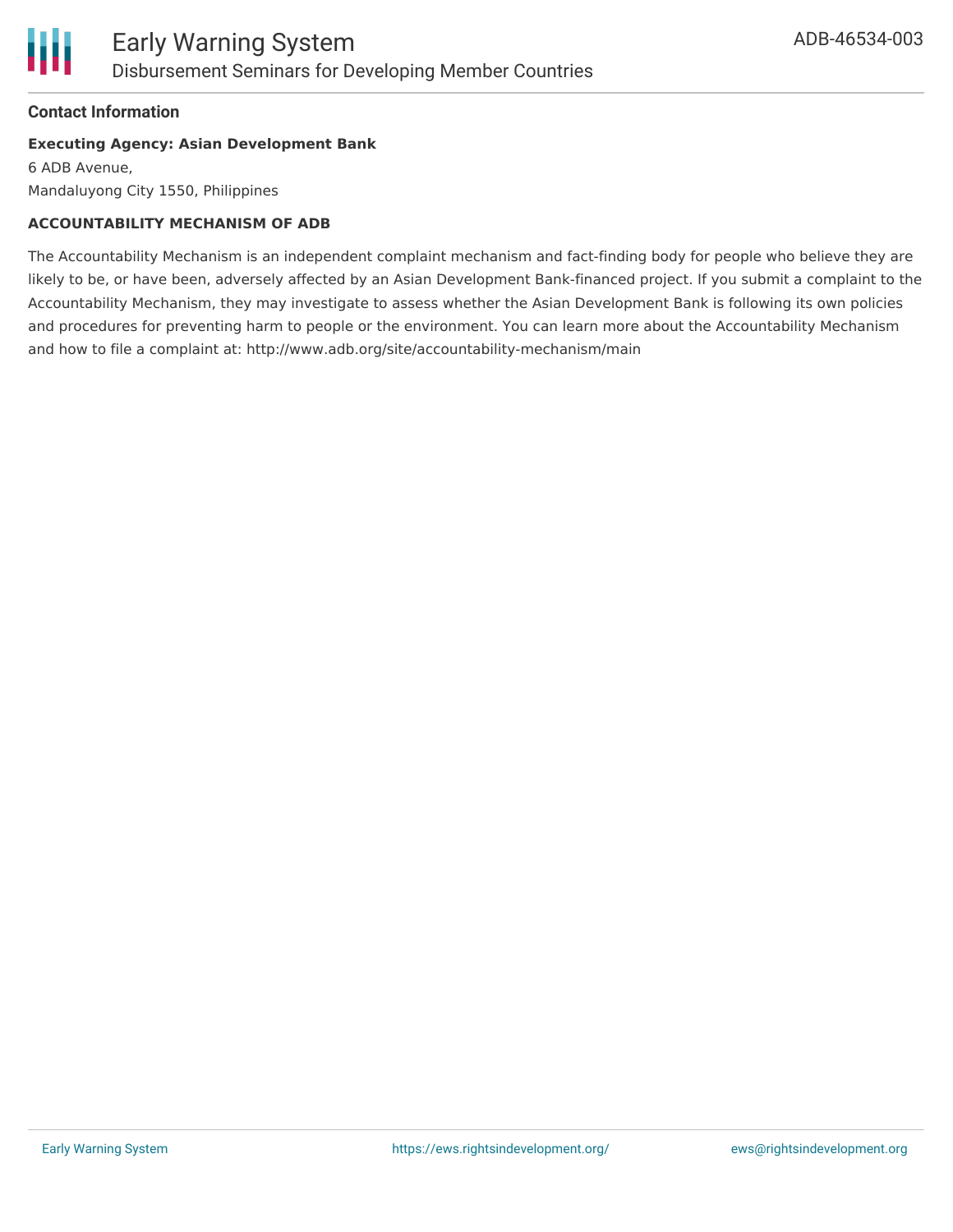

# Early Warning System

Disbursement Seminars for Developing Member Countries

#### **Bank Documents**

• Project [Disclosure](https://ewsdata.rightsindevelopment.org/files/documents/03/ADB-46534-003.pdf) PDF [\[Original](https://www.adb.org/printpdf/projects/46534-003/main) Source]